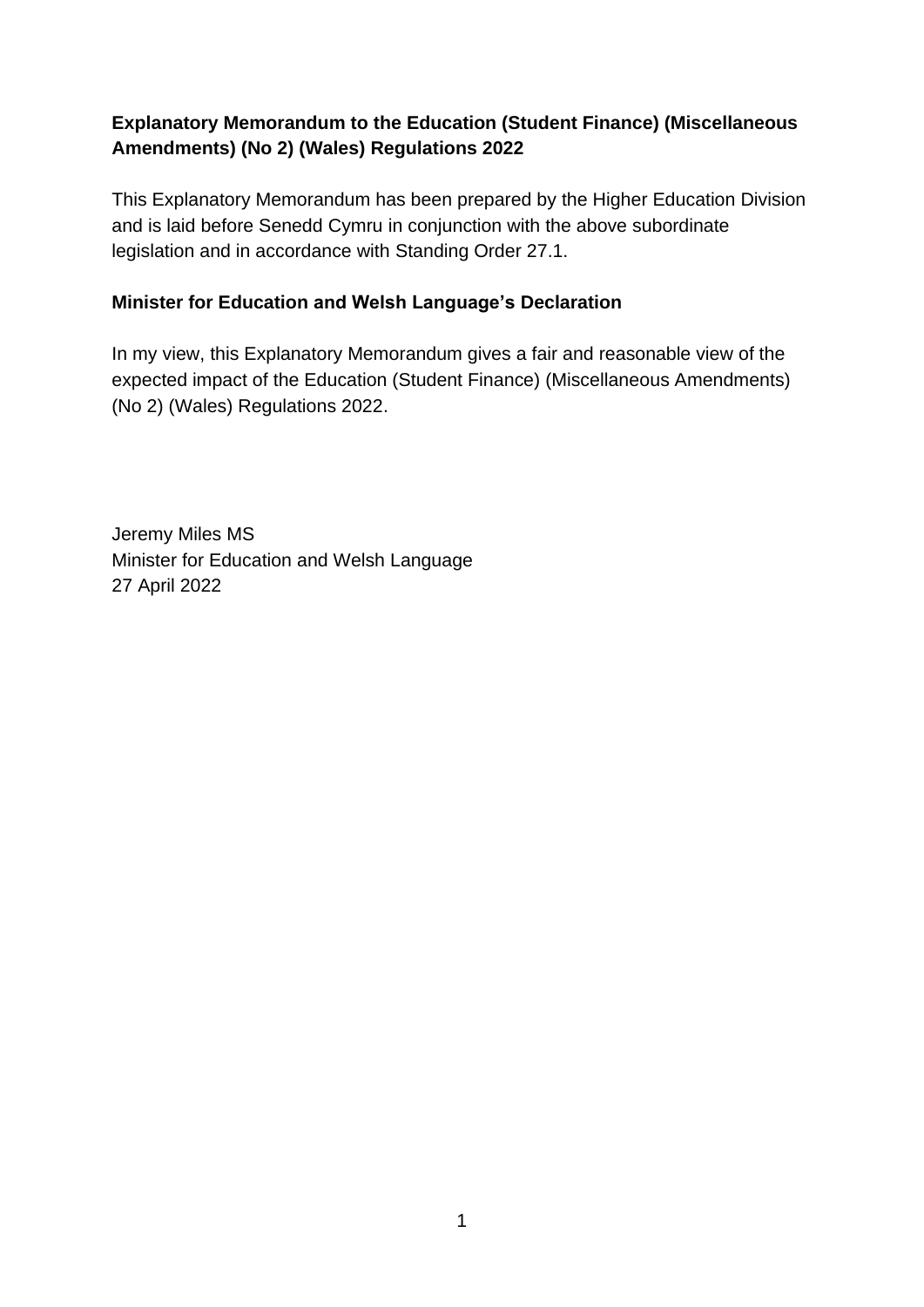## **Part 1**

## **1 Description**

1.1 The Education (Student Finance) (Miscellaneous Amendments) (No 2) (Wales) Regulations 2022 ("the Regulations") amend the Higher Education (Qualifying Courses, Qualifying Persons and Supplementary Provision) (Wales) Regulations 2015 (SI 2015/1484) ("the 2015 Regulations") and the Education (Student Support) (Wales) Regulations 2018 (SI 2018/191) ("the 2018 Regulations").

# **2 Matters of special interest to the Legislation, Justice and Constitution Committee**

2.1 The Legislation, Justice and Constitution Committee (LJCC) considered the Education (Student Finance) (Miscellaneous Amendments) (Wales) Regulations 2022 (SI 2022/79), at their meeting of 8 February 2022 and issued a report containing merit and technical points. The Regulations make amendments to address one point made by the Committee. This Statutory Instrument is being issued free of charge to all known recipients.

# **3 Legislative background**

- 3.1 The Regulations are made under sections 22(1)(a), 22(2)(a) and 42(6) of the Teaching and Higher Education Act 1998 ("the 1998 Act").
- 3.2 Section 22 of the 1998 Act provides the Welsh Ministers with the power to make regulations authorising or requiring the payment of financial support to students studying courses of higher or further education designated by or under those regulations. This power enables the Welsh Ministers to prescribe, amongst other things, the amount of financial support (grant or loan) and who is eligible to receive such support.
- 3.3 Section 44 of the Higher Education Act 2004 ("the 2004 Act") provided for the transfer to the National Assembly for Wales of the functions of the Secretary of State under section 22 of the 1998 Act (except insofar as they relate to the making of any provision authorised by subsections (2)(j), (3)(e) or (f) or (5) of section 22). Section 44 of the 2004 Act also provided for the functions of the Secretary of State in section 22(2)(a), (c) and (k) of the 1998 Act to be exercisable concurrently with the National Assembly for Wales.
- 3.4 The functions of the Secretary of State under section 42(6) of the 1998 Act were transferred to the National Assembly for Wales, so far as exercisable in relation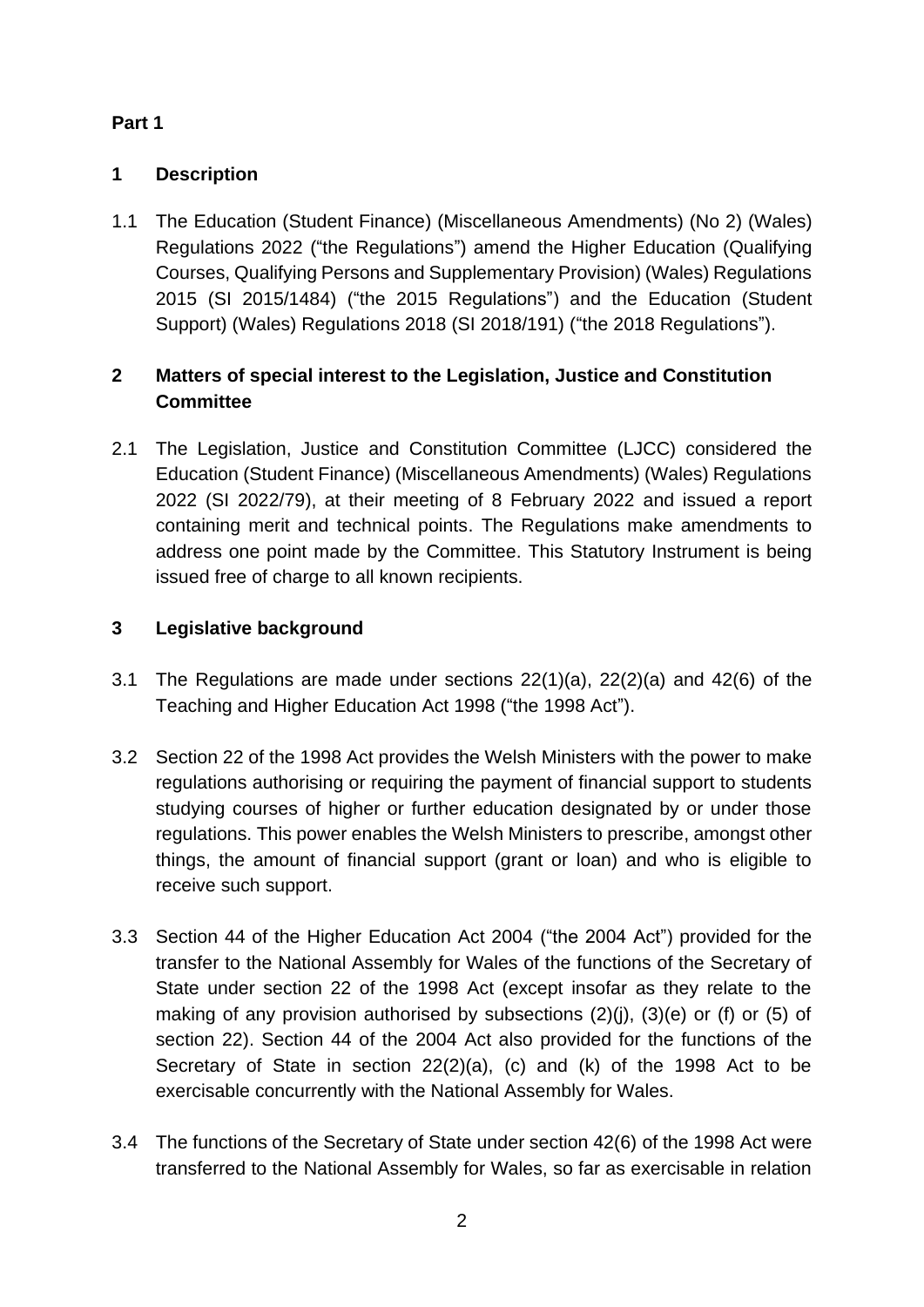to Wales, by the National Assembly for Wales (Transfer of Functions) Order 1999 (S.I. 1999/672).

- 3.5 The functions of the National Assembly for Wales were transferred to the Welsh Ministers by virtue of section 162 of, and paragraph 30 of Schedule 11 to, the Government of Wales Act 2006.
- 3.6 This instrument will follow the negative resolution procedure.

### **4 Purpose and intended effect of the legislation**

- 4.1 The Welsh Ministers make regulations to provide the basis for the system of financial support for students ordinarily resident in Wales who are taking designated courses of higher education in the UK, and other students studying in Wales. The student finance regulations contain eligibility criteria pursuant to which certain groups may be eligible for student support, home fee status and the tuition fee cap.
- 4.2 The 2015 Regulations prescribe the qualifying courses and qualifying persons for the purposes of section 5 of the Higher Education (Wales) Act 2015 which sets out that fee and access plans must specify (or provide for the determination of) fee limits in relation to qualifying courses each academic year. The 2018 Regulations provide for financial support for students taking designated higher education courses which begin on or after 1 August 2018. These are principally full and part-time undergraduate courses. The 2018 Regulations also provide support for courses which begin before 1 August 2018 and are subsequently converted from full-time to part-time or part-time to full-time on or after 1 August 2018.

#### *Amendment to the 2015 Regulations*

4.3 The Regulations amend the 2015 Regulations to reflect correct policy that Irish Citizens are qualifying persons under the 2015 Regulations if they are an Irish citizen on the first day of an academic year.

#### *Amendment to the 2018 Regulations*

4.5 The Regulations amend the 2018 Regulations to correct an issue identified by the Legislation, Justice and Constitution Committee. Schedule 4 makes reference to an eligible student but should make reference to an eligible postgraduate student.